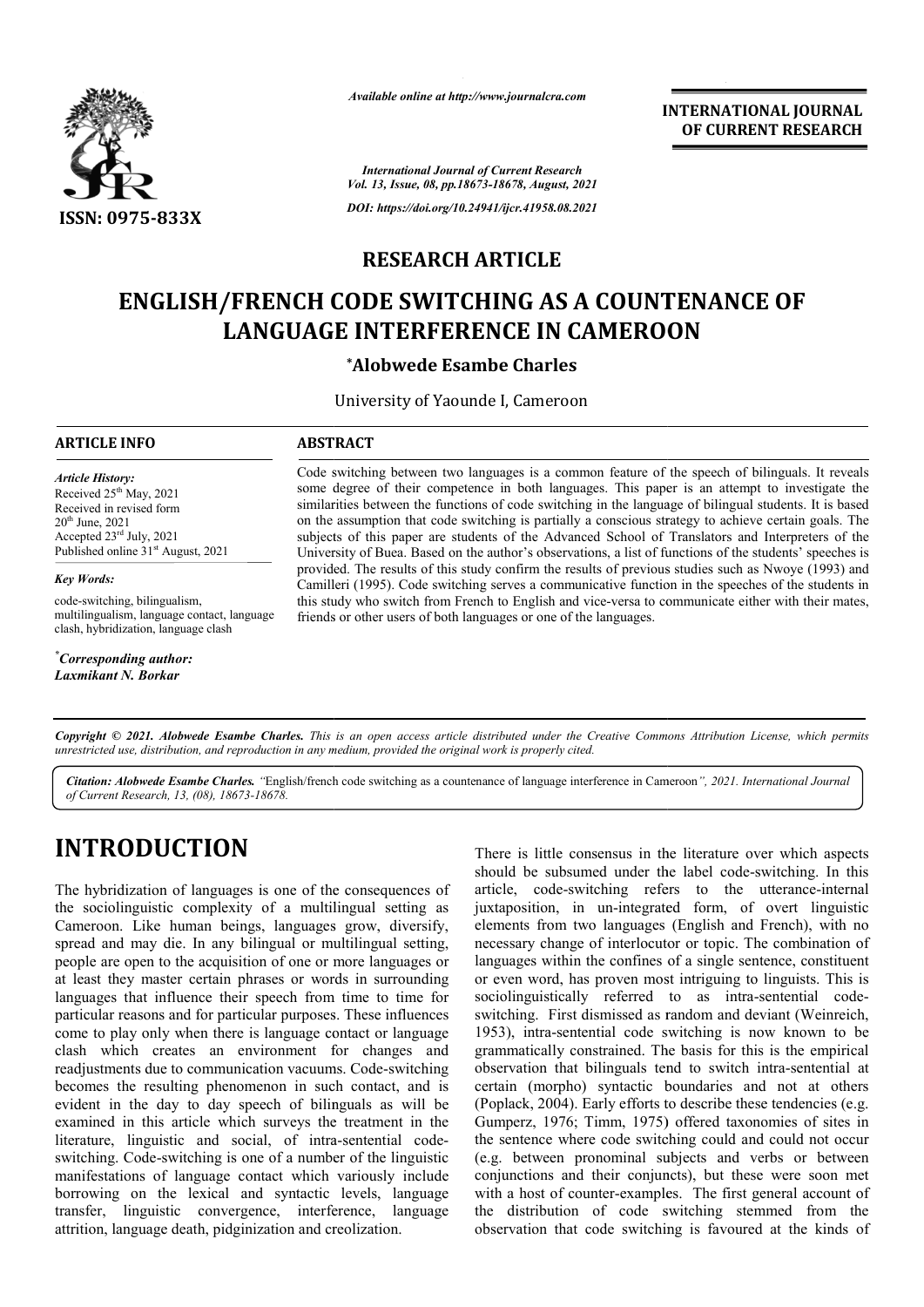syntactic boundaries which occur in both languages under study. The Equivalence Constraint (Poplack 1980) states that switched sentences are made up of concatenated fragments of alternating languages, each of which is grammatical in the language of provenance. The boundary between adjacent fragments occurs between two constituents that are ordered in the same way in both languages, ensuring the linear coherence of sentence structure without omitting or duplicating lexical content.

**Definitions:** A code may be a language, a variety or style of a language. In multilingual societies like Cameroon, the alternate use of formal and informal styles of a language is combined with another sociolinguistic phenomenon which Trudgil (1974:124) terms 'language switching'. This involves related languages and varieties. According to Trudgil, 'language switching' takes place like style or dialect-switching and can be broadly defined as "the degree of convergence of two or more languages in which the said languages are alternately used". Linguists have contrary views as far as this concept is concerned. According to Hoffman (1991:109), code-switching is "potentially the most creative of bilingual speech." For other linguists, it is a sign that bilinguals are not capable of mastering the two languages adequately or keeping them apart. Hoffman (1991:110) opines that, the phenomenon is "the alternate use of two languages or linguistic varieties within the same utterance or the same conversation." To Crystal (1986), code switching occurs when an individual, who is bilingual, alternates between two languages during his/her speech with another bilingual person. The Oxford Companion to the English Language (1992) defines code-switching as "a term in sociolinguistics for language and especially speech that draws to different extents on at least two languages combined in different ways. "It is a term which emphasizes movement from one language to another and it occurs to some extent in the speech of bilinguals, adults as well as children".

In the last couple of years there have been countless of definitions of code-switching (alternating between two languages). One of the definitions that really explain it clearly is the one by François Grosjean in his book, Bilingual: Life and Reality. Particularly interesting is what Grosjean says in terms of debunking the beliefs that, bilinguals who codeswitch do so out of laziness or because they don't know either language well enough to just stick to one language. According to him, code-switching is actually not easy to do. He goes on to quote linguist Shana Poplack who has done extensive research on code-switching and presents an entirely new definition of this behavior. He avers that:

*"Code-switching is a verbal skill requiring a large degree of linguistic competence in more than one language, rather than a defect arising from insufficient knowledge of one or the other… [R]ather than presenting deviant behavior, [it] is actually a suggestive indicator of degree of bilingual competence."*

## **METHODOLOGY**

The present study is carried out within the campus of the University of Buea with twelve participants. Six of the students have English as L1 and French as L2, while six others have French as L1 and English as L2. Data is collected from the twelve bilingual students using a questionnaire administered to all the students. The methodology used is the empirical approach. Conversations between three pairs of students and that of a group of six other students are recorded while interviews are equally granted all twelve students. The data collected is analysed using Labov (1984) and Sankoff (1988) Linguistic Variation Theory.

The branch of empirical linguistics known as Variation Theory-VT involves a combination of techniques from linguistics, sociology, anthropology and statistics, among others, to scientifically investigate language use and structure as manifested in natural(istic) context. The variationist viewpoint on language may be characterized by its preoccupation with, 1) accounting for grammatical structure in connected discourse, and 2) explaining the apparent instability therein of linguistic fore-function relations (Sankoff 1988:141). In scientifically accounting for the production data contained in a speech sample, variationists seek to discover patterns of usage, which pertain to the relative frequency of occurrence or co-occurrence of structures, rather than simply to their existence or grammaticality. The primary object of description of the variationist is the speech of individuals qua members of a speech community, i.e. informants specifically chosen (through ethnographic or sociological methods) to represent the major axes of community structure. Thus, an important aspect of the variationalist framework involves entrée into the speech community, where observation of language use in its socio-cultural setting is carried out.

Social role of CS: In many bilingual communities, speakers conventionally make use of both languages with the same interlocutors, in the same domains, and within the same conversational topics. To understand the social role of code switching in such communities, the analyst must observe, uncover and document conversations, as instantiated in everyday situations in which spontaneous code switching is a discourse norm. This requires first identifying a community in which such situations regularly arise, and characterizing its social structure in terms of language knowledge and language use. Second, samples of sustainable discourse including code switching must be obtained from community members in quantities sufficient to detect recurrent patterns of speech behaviour. It is in these steps, prior to any linguistic analysis, that social, political, historical and demographic knowledge of the community are most pertinent. These characteristics could be related to its members' linguistic production to arrive at a community profile, or 'social meaning' or code switching.

#### **Motivations**

A number of aspects come into play as motivation for bilinguals to code-switch during conversation.

*Social motivation***:** Code-switching relates to, and sometimes indexes social-group membership in bilingual and multilingual communities. Some sociolinguists describe the relationship between code-switching behavior and social class, ethnicity, and other social positions. In addition, scholars in interactional linguistics and conversation analysis have studied codeswitching as a means of structuring speech in interaction. Some discourse analysts, including Peter Auer, suggest that code-switching does not simply reflect social situations, but that it is a means to create social situations.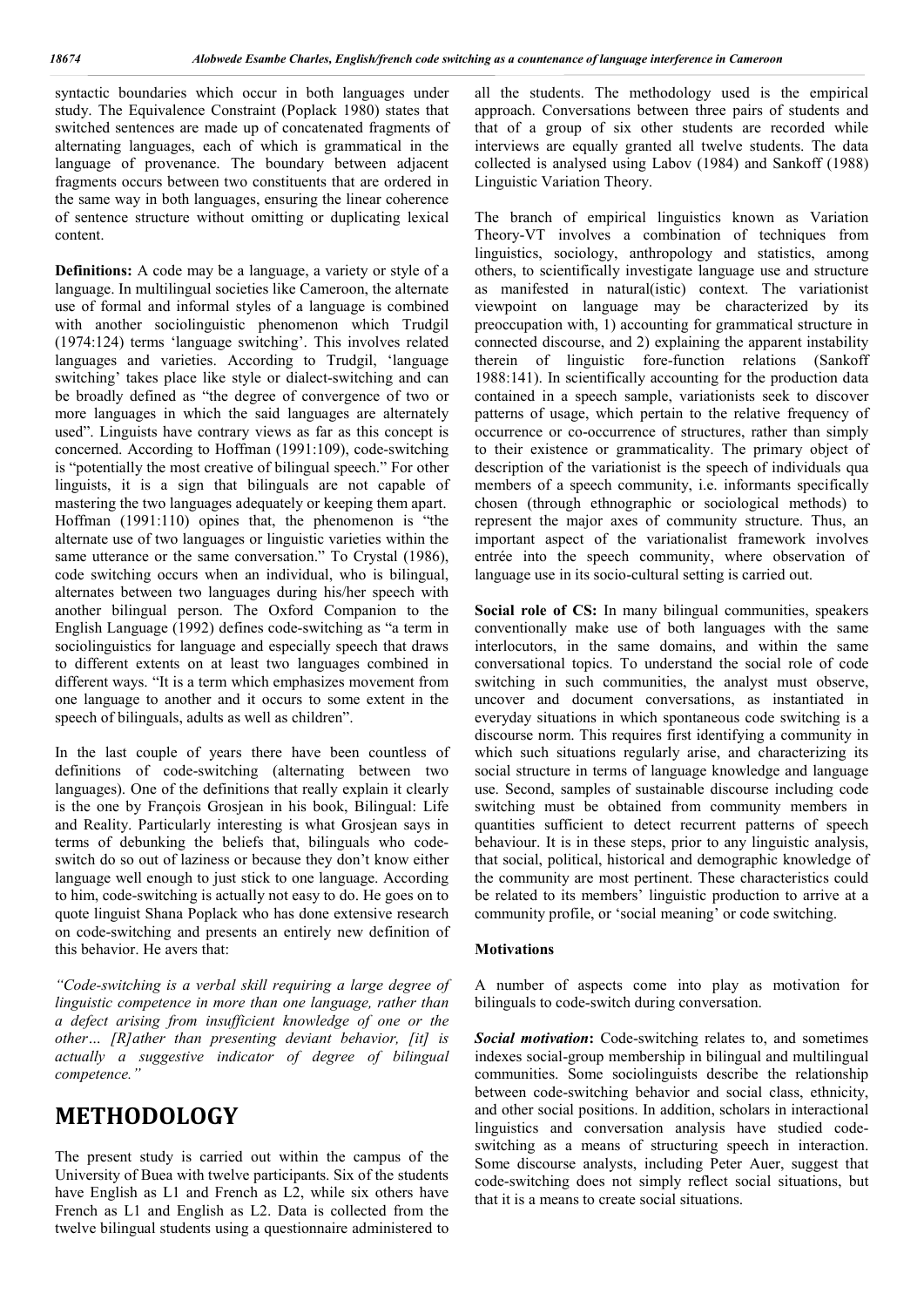*Markedness model***:** This model developed by Carol Myers-Scotton, is one of the more complete theories of codeswitching motivations. It posits that users are rational and choose to speak a language that clearly marks their rights and obligations, relative to other speakers in a conversation and its setting. When there is no clear, unmarked language choice, speakers practice code—switching to explore possible language choices. Many sociolinguists, however, object to the Markedness Model's postulation that language-choice is entirely rational.

*Sequential analysis***:** Scholars of conversation analysis like Peter Auer and Li Wei argue that the social motivation behind code-switching lies in the way switching is structured and managed in conversational interaction; in order words, the question of why code-switching occurs cannot be answered without first addressing the question of how it occurs. Using the conversational analysis (CA), these scholars focus their attention on the sequential implications of code-switching. That is, whatever language a speaker chooses to use for a conversational turn, or part of a turn, impacts the subsequent choices of language by the speaker as well as the hearer. Rather than focusing on the social values inherent in the language the speaker chooses ('brought-along meaning'), the analysis concentrates on the meaning that the act of codeswitching itself creates ('brought-about meaning').

*The Communication Accommodation Theory (CAT)***:** Developed by Howard Giles, professor of communication, CAT seeks to explain the cognitive reasons for code-switching and other changes in speech, as a person either emphasizes or minimizes the social differences between himself and the other person(s) in conversation. Giles posits that when speakers seek approval in a social situation, they are likely to converge their speech with that of the other speaker. This can include, but not limited to, the language of choice, accent and para-linguistics features used in the conversation. In contrast to convergence, speakers might also engage in divergent speech, in which an individual person emphasizes the social distance between himself and the other speakers by using speech with linguistic features characteristics of his own language group.

*Diglossia***:** In a diaglossic situation, some topics are better suited to the use of one language over another. Joshua Fishman proposes a domain-specific code-switching model (later refined by Blom and Gumperz) wherein bilingual speakers choose which code to speak depending on where they are and what they are discussing. For instance a child who is a bilingual English-French speaker might speak English at home and French in class, English at recess.

**Functions:** According to Zentella (1985), codeswitching performs several functions. First, people may use code-switching to hide fluency or memory problems in the second language (though this applies to a very limited number of users). Second, code-switching is used to mark switching from informal situations (using native languages) to formal situations (using second language). Third, code-switching is used to exert control, especially between parents and children. Fourth, code-switching is used to align speakers with others in specific situations (e.g., defining oneself as a member of an inner group). Code-switching also "functions to announce specific identities, create certain meanings, and facilitate particular interpersonal relationships" (Johnson, 2000).

These functions are outlined in the speeches of the participants in this study as will be seen later.

**Why Code-switch?:** Bilingual speakers may use a change of language to indicate their attitude and to be identified to social group. They may switch to indicate that they are different from others. Other reasons for code-switching include humor, pride and knowledge of the out-group or dominant language. In Cameroon today, the social status is marked by introducing elements of English, Spanish, German, home languages and Pidgin English in the French or English structures as do some musicians, humorists, and theatre actors. Code-switching may be used to express emotions, personal relationship, solidarity or authenticity. Bilinguals may switch to either include the others into their conversation, or exclude the others from understanding their conversation.

It should be noted that, switching does not always occur because speakers do not know the words in one or the other language as held by some linguists. Widespread codeswitching often indicates greater or less shift towards the dominant languages. This is why English language is the most widely used in Cameroon for code switching. Equally, some bilinguals code switch because of pride, that is, because they want to show that they master two or more languages. For example a student code switches from French to English and vice versa in a conversation with his friends to show that he can speak both languages.

**Code-switching Types:** In carrying out this research, the author documented the different types of code switching that were concurrent in the speeches of students, which are similar to what Hoffman (1991) distinguished. These are intrasentential code-switching, inter-sentential code-switching and emblematic code-switching. In addition to these, we equally pointed out a forth type which is conversational codeswitching.

**Different switch types in the speech of students:** In carrying out our study, we realized that the participants make use of three principal types of switches in their conversations.

**Intra-sentential code switching:** this is the type of code switching which occurs in the middle of a sentence. The following examples were gotten from the speeches of the students:

- Bring me that *cahier de traduction* and also the text book. (*apport-moi le cahier de traduction ainsi que le livre*)
- The games started *quand le* Vice-Chancellor *et entre avec le prof*.

(The game started when the Vice-Chancellor came in with the lecturer). Djuide (2007) argues that inter-sentential switching occurs at the sentence or at the clause levels. She emphasizes that one part of the sentence can be in one language and the other part in another language. For instance; "Are you still in class? *Que-ce que tu as déjà vu*?"

"*Monsieur le professeur*, you asked the class delegate not to take my assignment."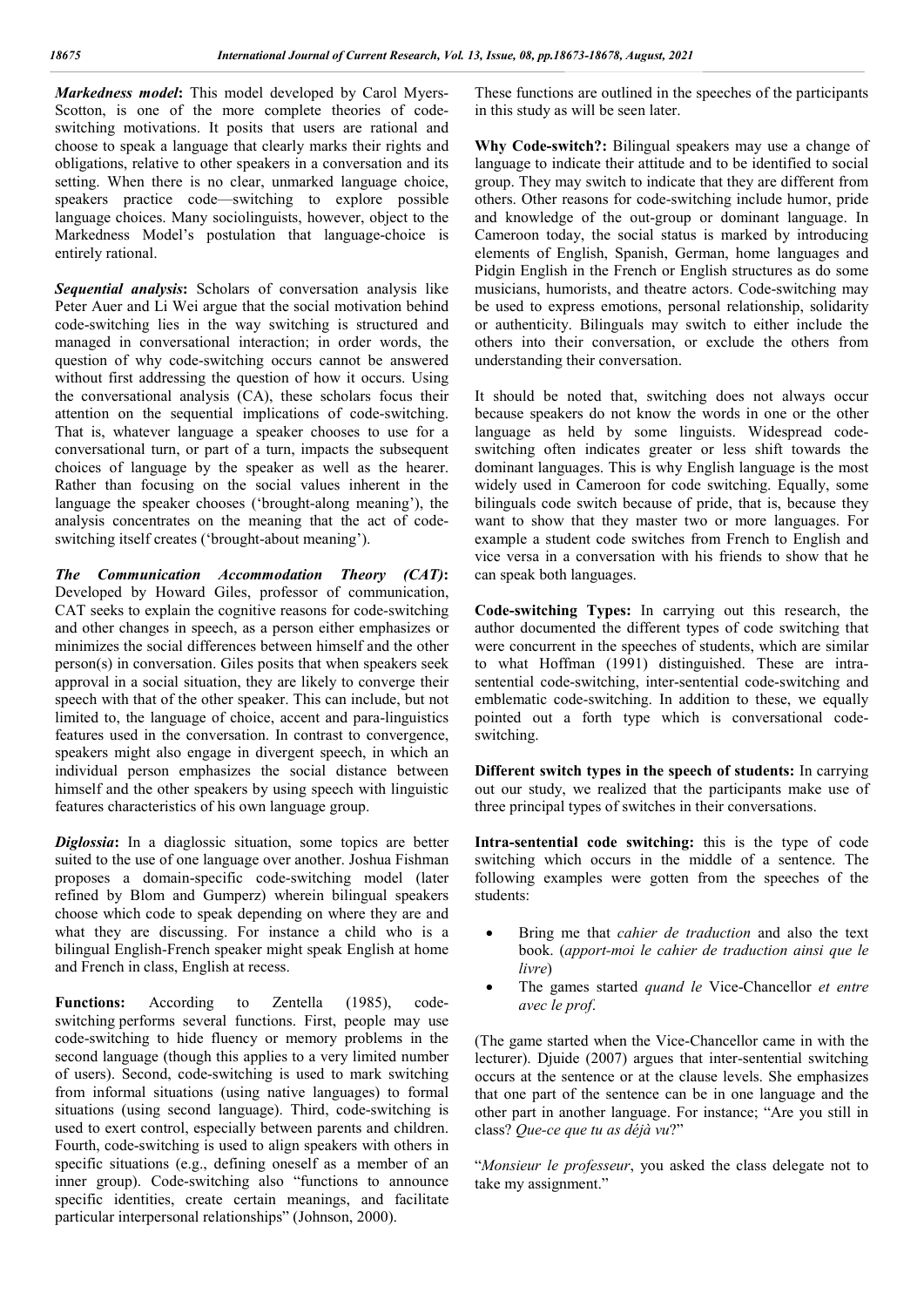**Emblematic or tag switches;** it occurs when an exclamation, tag or parenthetical element is involved in another language other than that of the rest of the sentence. For instance:

- "*merde*, listen". "*Pas vrai*, I thought it was at nine o'clock.'
- "What a hell". "Il *pense que quoi*!"
- "*Regard celui-la*". "He thinks he has arrived"

**Conversational code-switching:** This is when a speaker speaks in one code but the response is given in another code.

**Student A:** Are you still in ASTI?.

**Student B:** *Où pensais-tu que j'étais*?" (Where do you think I am?".

**Student A:** *Je pensais que tu avais déjà traverse la méditerranée*.

**Student B:** Never mind, that will not be long.

**Student A:** Sorry that was just a joke.

#### **Student B:** *Je sais très bien que tu aimes les blagues*

In all the above-mentioned examples, the participants use the two official languages of the Republic of Cameroon that is, French and English. This phenomenon is observed among bilinguals. We can therefore say that code-switching emphasizes movement from one language to another so that a person is capable of using two languages, 'A' and 'B'. Even though some students in the study use it to indicate their attitude or their humor which seems to be conscious, it should be noted that it is an unconscious way of using two or more codes in a single utterance which is a case of linguistic interference. This is known as metaphorical code- switching. Our study led us to realise that there are a good number of reasons why students code-switch in their speech.

**Reasons Why students code switching:** In analyzing the different reasons why students code-switch, this study realized that there are a number of purposes and aims for codeswitching. This varies according to who is in the conversation, to who the speech is addressed, what the topic is, and the context in which the conversation takes place. The first of this is that a bilingual speaker may not know or may have forgotten the term to describe an aspect in the language he or she is speaking at a given moment, and so switches to another language to compensate for the deficiency. As a result, the speaker may be triggered into speaking in the other language for a while. For instance, a student who tells his classmate: "*S'il te plait donne-moi ton* handout" instead of "S'il te plait *donne-moi ton prospectus*" because the student does not know the equivalence of the word "handout" in French. This phenomenon may also be considered as gap-filling. Students may code-switch because they want to quote the speech of an individual in the language used by the individual. For example: "*Comme dissent les américains*, 'Time is money'". The speaker may like to exclude others from a conversation or create solidarity. For instance two friends are conversing in English and suddenly switch to French when they are joined by a monolingual English-speaking friend, because they want to exclude the classmate from their conversation. On the other hand, the speakers may want to include the monolingual friend

in their conversation. In this case they may switch from French to English to include the English-monolingual friend in the conversation. It is the alternation that occurs when the speaker wishes to convey his/her attitude to the listener; for instance, where monolingual speakers communicate these attitudes by means of variation in the level of formality in their speech, bilingual speakers can convey the same by code-switching. Students sometimes use code-switching because the topic of discussion is best discussed in a particular language. For example, some of the bilingual students informed us that talking to another bilingual student about computer, they will normally switch to English because this topic is best discussed in English, giving that most words about the computer are in English such as 'windows', 'Microsoft' and other buzzwords. Such words are called loan or borrowing when they become established and in frequent use in language 'B'. At this level, there is no clear cut distinction between a code-switch and a borrowing. Some students pointed out that, they code-switch for humor. This may have an effect on the mood of the listener of the interlocutor.

This linguistic technique is very common among humorists, musicians and theatre actors in Cameroon who usually code switch to make the audience laugh. It may also be used to ease tension and inject humor into a message or conversation. If communication becomes tense, the use of a second language can signal a change in the 'tune being played'. Students equally switch from one variety of a language to another variety of the same language to show respect for someone. For example, a student who switches from Pidgin English which he uses during conversation with mates to Standard English when addressing his lecturer or a university authority. According to Hudson (1980), code-switching may be used to emphasize a particular point in a conversation. If one word needs to be stressed, the switch may be made for emphasis. For example a student may say something to his interlocutor in English and wants him to believe in it. He decides to swear in French "I shall get to the root of this matter *au nom de Dieu*". This is bound to create a special effect.Another reason put forward by the students is that, code-switching could be used to express a concept that has no equivalent in the culture of the other language. This is commonly noticed in situations where two languages are involved, one foreign like English language and the other one a home language. For example some words have an extended signification, and a faithful translation into French or English may alter real signification. One of the students took the example of the word 'weekend'. He held that even when the expression, "*Je vais en* weekend" makes more meaning than "*Je vais pour la fin de semaine*". When used expressed in English, the word 'Weekend' carries meaning that is not expressed in "*fin de semaine*"

Four respondents held that code-switching may be used to reinforce a request. For example:

#### **"***Je vais manger, je vais manger s'il vous plait***: Please ! I want to eat"**

For the sake of making a point, a lecturer may explain a concept in language 'A' then explains the same concept in language 'B' as reinforcement of the learning process. In most cases, this adds understanding. Francois Grosjean outlines other reasons why bilingual code-switch. He holds that. Sometimes one language has a better word or phrase to express a particular idea.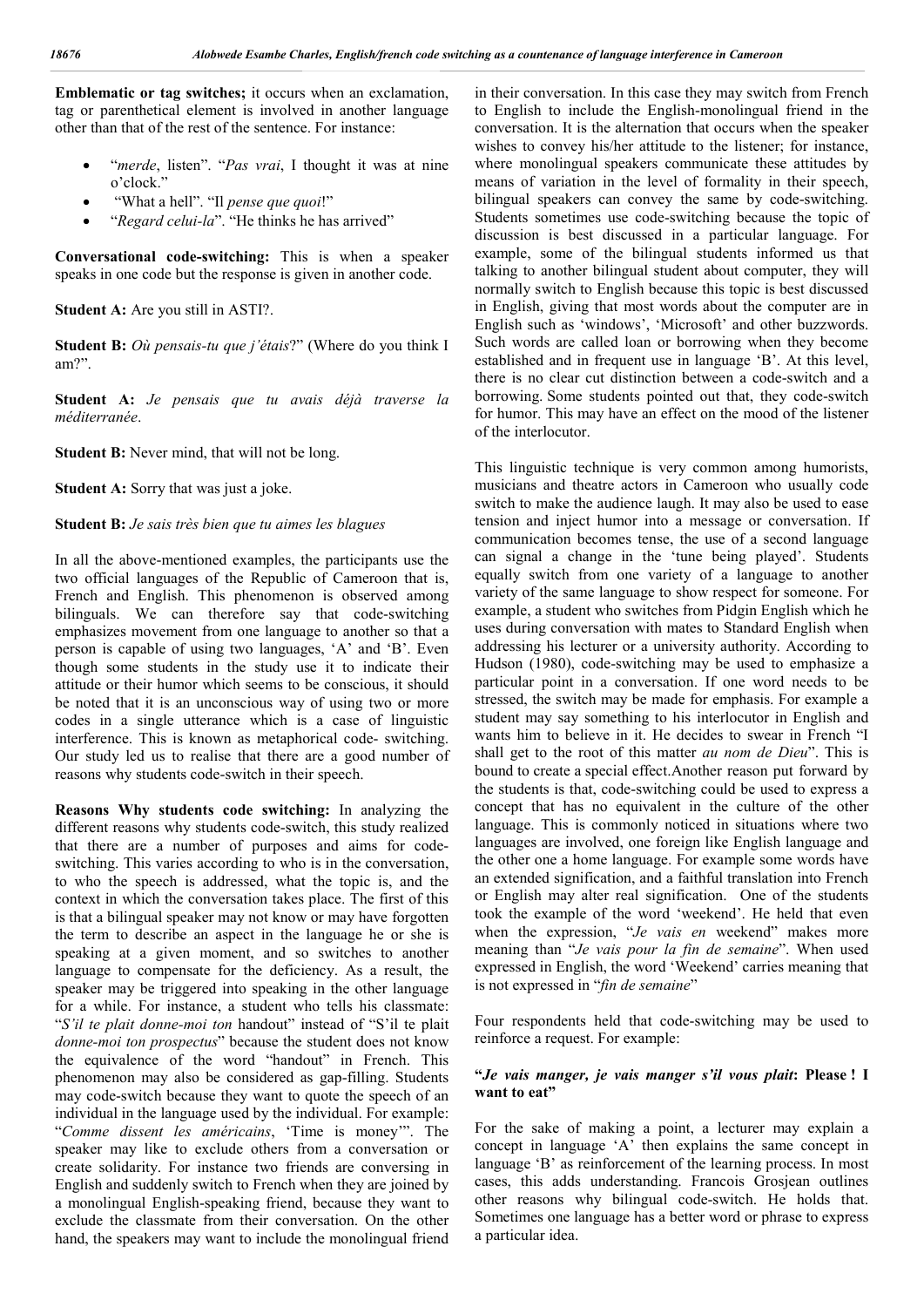"I do this a lot with adjectives, for example, and it really has nothing to do with not knowing the equivalent in either language. It's rather a matter of using the better word to describe what I am trying to say". Sometimes the words we code-switch are the only ones we have or they are more readily available in the other language. This is not to say that we don't necessarily know the correct word in the language we're using. This has more to do with something extremely interesting which he calls the 'complementary principle' which basically has to do with the notion that for bilinguals, different aspects of life such as work, family, school, sports, hobbies, etc., require different languages. He point out that:

I spent a large part of my career as a television producer and although I worked for Univision for many years surrounded with bilinguals (with different levels of proficiency), we would always switch to English whenever we were talking about technical terminology related to, say, editing video. It just made more sense to do so since in the case of editing video, for instance, the software was in English. As earlier mentioned, sometimes bilinguals use code-switching as a communicative tool, to include to exclude someone or to show expertise. Grojean concludes that I one is bilingual, he or she has surely done this: switched to the minority language so that those around you can't understand. Sometimes it might be to say something specifically about those you're excluding; sometimes you just don't want others to listen to what you're saying.

**Practical cases:** The Advanced School of Translation and Interpretation, with a high degree of English/French bilingualism, is an environment that favours smooth intrasentential code-switching, grammatically constrained by the equivalence constraint. Characteristics of smooth codeswitching include copious occurrences, smooth transition between languages, and lack of rhetorical effect. This pattern is sometimes attributed to the many typological similarities enjoyed by the French-English pair. However, the operation of the equivalence constraint has been empirically verified in communities featuring such typologically distinct language pairs as Finnish-English (Poplack, *et al*. 1988), Tamil-Engish (Sankoff, *et al*. 1990), Walof-French (Meechan and Poplack 1995), Igbo-English (Eze, 1998) and Ukrainian-English (Budzhak-Jones, 1998). One recurrent and perhaps overriding factor for code-switching is bilingual ability: those with greater proficiency in both languages not only switch more, they switch more intra-sentential, and at a wider variety of permissible code-switching sites (Berk-Seligson 1986; Poplack 1988, Poplack *et al*. 1988).

Those who are less proficient in one of the two languages on the other hand, do not eschew code-switching altogether, as might be the case were code-switching, not the eminently social tool that it is, but rather restrict their code-switching in number, type and/or discourse location according to their bilingual ability. The less proficient thus favour switch sites and types requiring little or even no productivity knowledge of the other language, such as tags, routines or frozen phrases. Bilingual proficiency is in no way causative of code-switching. Rather, given the appropriate discourse and social circumstances, speakers who engage in the most complex type of intra-sentential code-switching generally turn out to be the most proficient in both contact languages. Another recurrent factor is prestige, instantiated at the community level by group membership (often correlated with social class).

In contrast to language proficiency, whose effect seems to be universal, the contribution of the prestige factor varies from community to community and may act to promote or inhibit code-switching: its effect must be established on a case-bycase basis. In one community, code-switching per se may not constitute prestigious behaviour. Code-switching constitutes a habitual and often necessary part of social interaction among bilinguals, who have various forms of switches at their disposal. This occurs when multilinguals alternatively use many languages in the same utterance. In an informal situation where people are familiar with each other and share the same educational, social and economic background, code-switching could occur frequently. When bilinguals are talking about a specific topic, it causes them to code-switch in their conversation. The reason being that, certain words may have certain connotations linked to experiences in a particular language or those words may be in the relevant register (Hoffman 1991:12). From our study, we realized that most students use this in their conversations. For instance, a Francophone student will say:

Student A: Comment peux-tu dire qu'il ne give pa ce qu'on see en classe.

**Student B:** Kam on go see l'autre prof. **Student A:** Allons d'about manger au restaurant. **Sudent B:** Merci, je n'ai pas fain.

We notice that sentences 1 and 2 are Camfranglais sentences and can be translated as follows

- How can you say that he doesn't give what he teaches in class?
- Come, let's go and meet the other lecturer.
- After these sentences (1 and 2) the students switch completely and continue in standard French.
- This phenomenon is also observed in the speech of some Anglophone students. Some will switch from their mother tongue to French or English or from English to French for instance.
- Come on go see la muna qui vent le ndole.
- Meaning "Let's go and see the young girl who sells vegetables"

There are French words (on, la, qui, vent, le), English words (come, go, see) and two words from indigenous language "muna" meaning "young girl" and "ndole" which is a word in Duala for vegetable. We therefore see that the sentence is lexically made up of words from many languages, which is code-switching as defined by Hoffman (1991:110). Hoffman (1991:113) referring to Carnejo *et al* points out that this phenomenon takes place when the bilingual or multilingual has become conscious of speaking different languages. He represents the choices involved in a bilingual's speech as follows:

A bilingual speaking to a monolingual in L1 and a monolingual in L2 L1=Language A